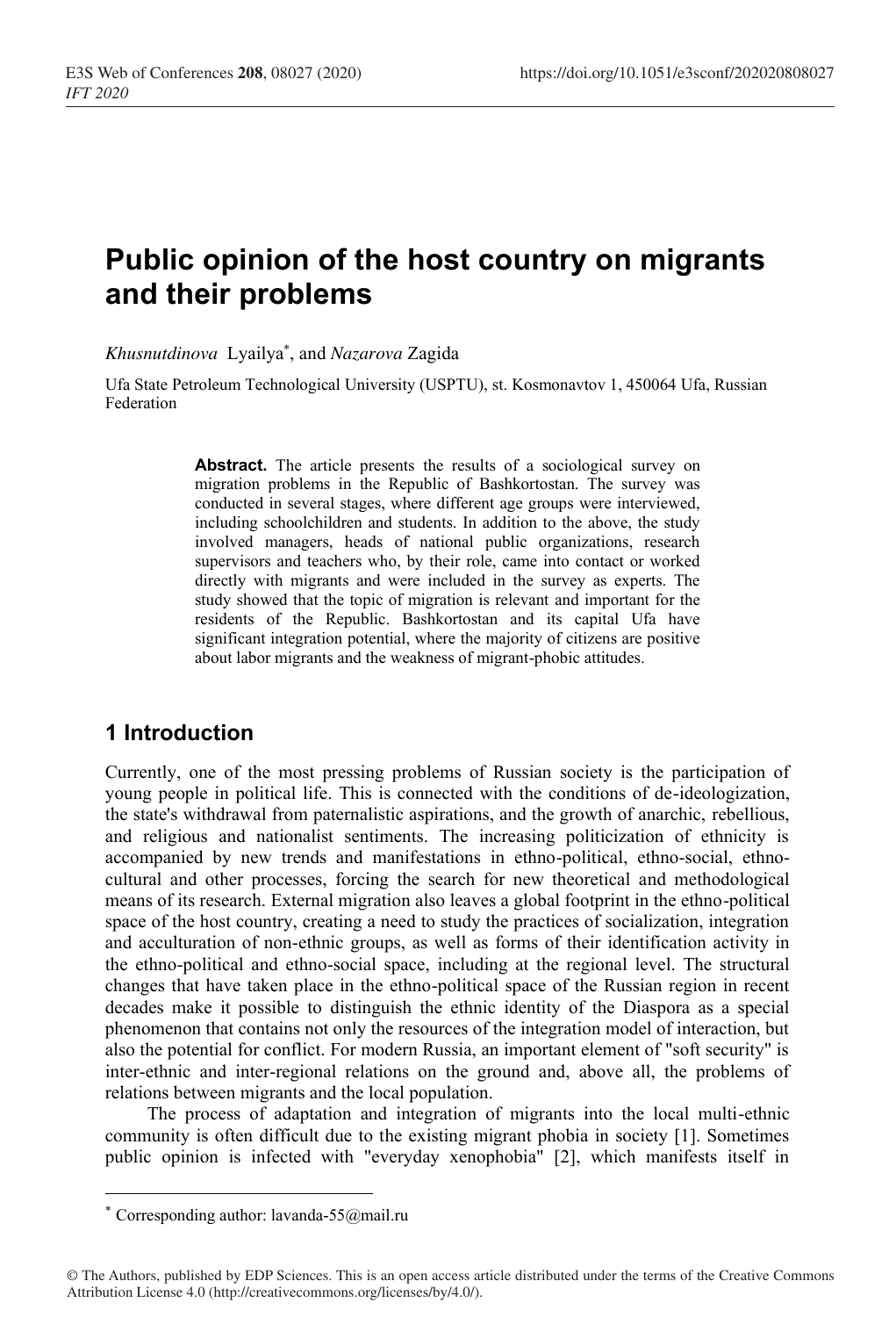everyday life situations, but can seriously harm the rapprochement of migrants with the local population. Some politicians and government representatives often use such public opinion to justify certain managerial actions [3]. The conservative position on migration is particularly evident during the election period, using the anti-migrant mood of the population. The negative attitude towards migrants also contributes to the development of corruption among representatives of various organizations that allow themselves illegal actions [4].

According to the 2002 and 2010 population censuses, the total number of Tajiks, Uzbeks, and Kyrgyz permanently residing in the Russian Federation has almost doubled [5]. The remaining non-ethnic groups eventually form ethno-cultural organizations and public organizations (associations) with a fixed political and legal status of national-cultural autonomies (NCAS), as evidenced by their identification activity at all levels of the ethnopolitical space [6].

The purpose of our research is to study the public opinion of the local population and experts on migration issues; to identify how different segments of the population perceive migrants; to assess the degree of tolerance to migrants.

To achieve this goal, a sociological survey of the local population, experts, schoolchildren and students was conducted in the Republic of Bashkortostan in the spring and autumn of 2018 using a standardized questionnaire.

The study of public opinion on migration issues allowed us to significantly supplement and expand the understanding in modern science of the latest trends in the migration movement of the population, the role and influence of public and national-cultural organizations on the adaptation and integration of migrants into a new multi-ethnic community. The results obtained in our study can also be used as a theoretical and practical basis for new research on migration processes in Russia and for optimizing the sociocultural adaptation and integration of migrants into the local community through the development of special state programs, concepts, and recommendations.

### **2 Data and methods**

The methodological basis of the research is the fundamental works of Russian scientists - L. Rybakovsky, Zh. Zayonchkovskaya, V. Mukomel, N. Lebedeva, V. Tishkov, T. Yudina, I. Badyshtova, R. Galina, I. Gabdrafikov and others, who study trends, types and forms of migration, including the processes of adaptation and integration of migrants into the local multi-ethnic community. The empirical basis of the study is the results of a sociological study of the local population, experts, schoolchildren and students of the Republic of Bashkortostan on the study of public opinion on migration issues, conducted by the authors in the spring-autumn of 2018 in this region. The tools are based on a standardized mass survey questionnaire. In this study, a territorial sample was used. The results obtained were subjected to analytical description, correlation analysis, along with methods of descriptive statistics, etc.

## **3 Results**

The study involved 530 people. During the first stage of the study, conducted from April to May 2018, 300 young respondents were interviewed: 150 students of secondary educational institutions (20 of them are pupils of school No. 85 Ufa, 30 pupils of mathematical gymnasium No. 93 Ufa, 30 pupils of the Chekmagush village gymnasium, 49 students of the Bashkir architectural and construction college, 18 students of the Ufa mechanical and technological college), as well as 150 students of higher educational institutions (including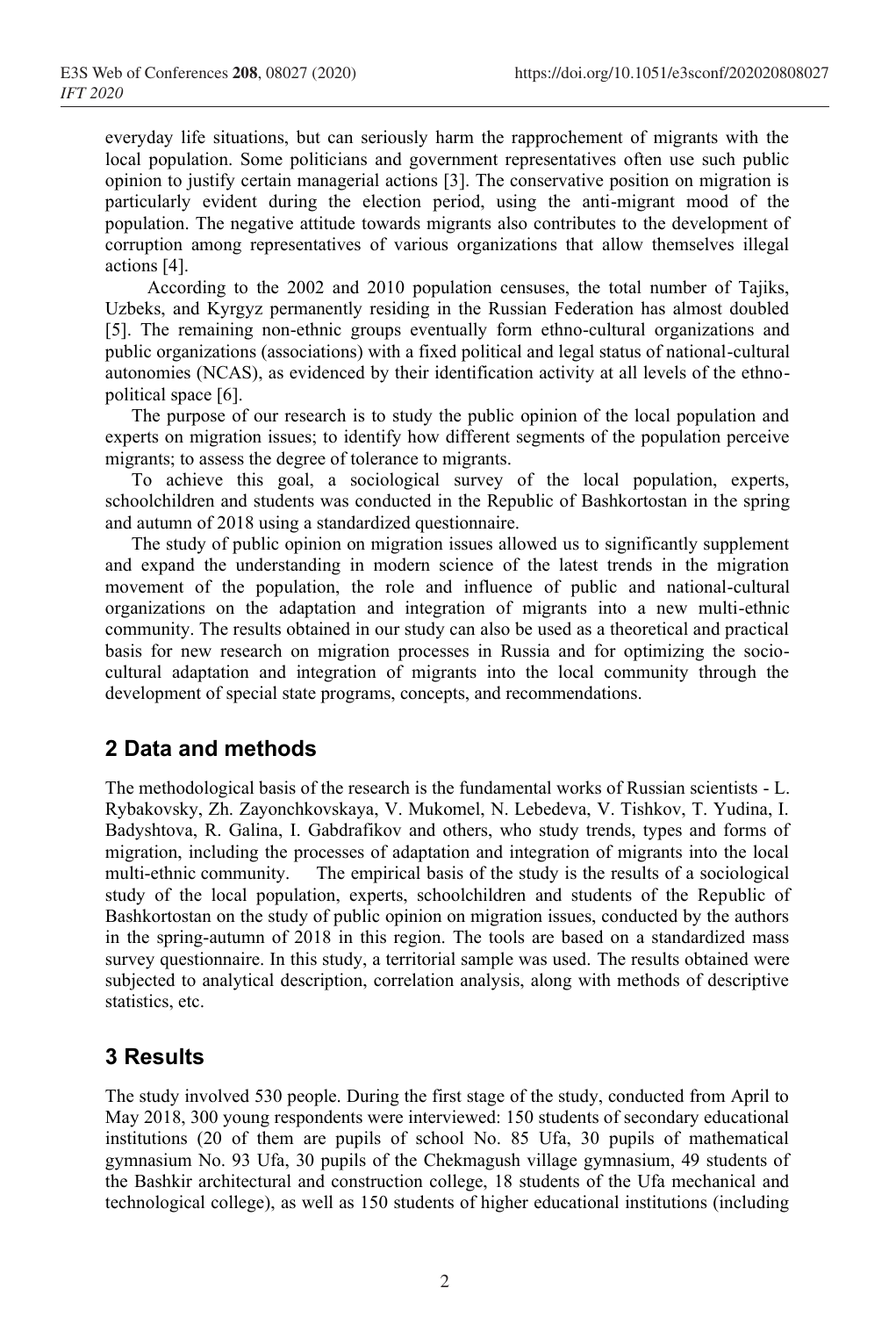39 students of the Bashkir state agrarian university, 30 students of the Ufa state petroleum technological university, 34 students of the Ufa state petroleum technological university – institute of economics and service, 25 students of the Bashkir cooperative institute, 20 students of the Ufa state aviation technical university, 1 student of the Bashkir state university and 1 student of the Bashkir academy of public service and management).

During the second stage of the study, which was conducted in the period from October to November 2018, 300 more people were interviewed, including 260 residents of the city of Ufa, 40 residents of the village of Chekmagush.

Socio-demographic composition of the respondents: men  $-40%$ , women  $-60%$ .

By age, the respondents were divided into the following groups:  $18 - 29$  years  $-45\%$ ,  $30 - 59$  years  $-44\%$ , 60 and older  $-11\%$ . By the time of the survey, 53% of respondents were working, 20% were studying, 8% were retired, 2.9% were unemployed, 3% were engaged in household work, and 13% indicated otherwise.

97% of respondents have been living in Bashkiria for more than 10 years, 84% since birth, 9% came from another region of Russia, 6% from another state, including the republics of the former USSR.

The survey data showed that the responses of respondents of all categories of citizens (both the population and students) to almost all questions are similar, there is no noticeable difference in their attitude to certain aspects related to the topic of migration and migration policy.

There are no fundamental differences in the distribution of the population's responses to the question of which professions should employ foreign migrants in the region. The basic answers of respondents were distributed in those areas that require hard physical are less prestigious for the local population, which so occupied the main part of labor migrants: cleaning and other housing services 16%, building and road works – 16%, agriculture – 13%, factories – 9%, employment from citizens (smallholdings, nannies in families, etc.) – 7%, and trade - 8% (in this case, respondents most likely meant market trade, where representatives of the countries of Central Asia and Transcaucasia are traditionally engaged). At the same time, the share of those who answered the question that migrants are not needed in any professions is 4%, 3% of respondents found it difficult to answer, and 4% offered their own answer.

When asked whether visitors from other countries take jobs away from local residents, the respondents ' responses differed. About half of the respondents from the general population said that local residents themselves do not want to take some jobs. According to 11% of the population, newcomers still take jobs from local residents, and about 1/3 of respondents from the total population answered "both", i.e. newcomers take jobs from local residents, but local residents themselves do not want to take some jobs. A small percentage of respondents gave a different answer 3%, 5% of the population found it difficult to answer.

The survey confirmed the data of our previous surveys about the tolerant attitude of the population towards migrants and the weakness of migrant-phobic attitudes among them. Thus, 70%, i.e. more than 2/3 of the respondents are determined not to support pickets or other actions against foreign labor migrants if they occur. At the same time, about 8% would support such an action, while 6% gave a different answer, and 16% found it difficult to answer. It should be noted that the distribution of answers to this and previous questions is quite comparable with the data of surveys conducted by us on the topic of integration of migrants in previous years as part of the RSC research project.

Аbsolute majority (more than 90%) of respondents said that it is necessary to teach migrants the Russian language, 47% support the idea of teaching migrants the Russian language. 1/5 of the respondents answered Yes, but on the condition "only teach those who want to stay in Russia", and more than  $\frac{1}{4}$  (27%) said that "Yes" if the Russian language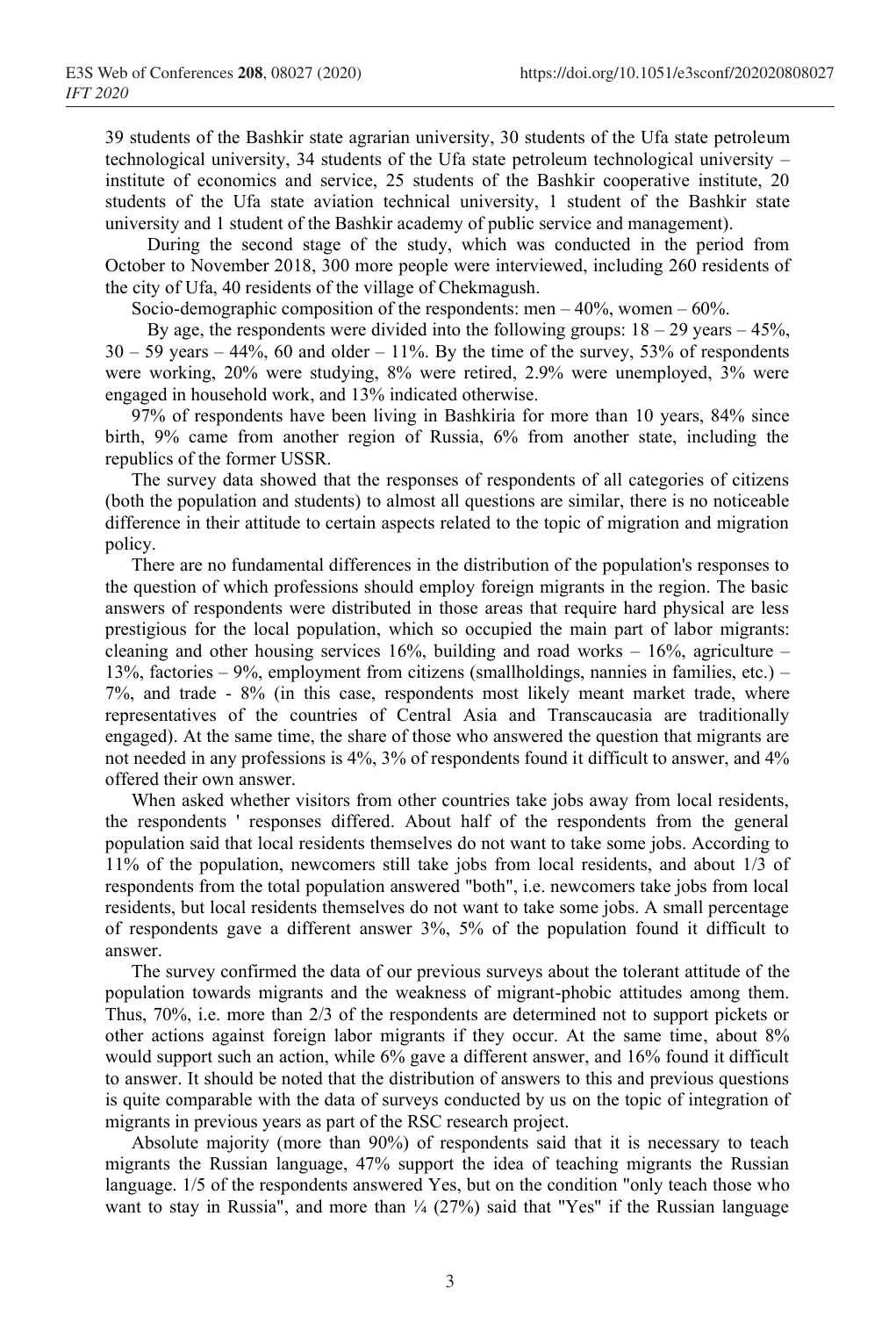training will be paid by migrants themselves. Only 5% of respondents are against teaching Russian to migrants, and 2% of them found it difficult to answer.

The vast majority of respondents positively assessed the interethnic climate in the region. So, to the question "over the past year, have you ever experienced a negative attitude towards yourself because of the language you speak, your nationality, religion?". 85% responded that there was no negative attitude, 3% - because of nationality, 3% because of language, 5% - found it difficult to answer.

The absolute majority of labor migrants coming to Bashkiria are from Central Asian countries, and small fraction of them are from two republics – Uzbekistan and Tajikistan, less from Kyrgyzstan. There is also a significant flow of labor migrants from the Transcaucasian countries – Armenia and Azerbaijan, although they are inferior in volume to Uzbekistan and Tajikistan. All these countries are attractive for Russian citizens in terms of tourism (historical, ethnographic, and geographical), its affordability, and the almost absence of a language barrier and cultural proximity. Apparently, based on this, about half of the respondents (44% each) have a positive attitude to the development of tourism in those countries from which labor migrants come to the region. Almost the same number of respondents are neutral (47% and 45%) and a very small percentage of respondents (4% and 7%) are negative or have difficulty answering (5% and 3.5%).

During the second stage of the study, the opinion of experts was also studied. Based on the survey sample, 30 people were interviewed, including 5 people (17%) managers, 15 people (50%) social workers and 10 people (33%) researchers and teachers. Of all the respondents, 7% are directly involved in solving practical issues related to migrants and migration, 30% consult on these issues, or are engaged in analytical activities, 63% of respondents had to deal with this topic, but their main activity is different.

When asked what countries in foreign Europe face migration problems and what similar risks exist in Russia, the respondents ' responses were distributed approximately equally. According to about 1/3 of respondents, the risks lie in manipulating the migration topic for political purposes, 25% said that the risk lies in the inconsistent migration policy of neighboring States with open mutual borders and mutual economic obligations, 20% of respondents noted the answer "uncontrolled migration influx from other regions of the world" and "mixing the flow of economic migration and refugees", 4% found it difficult to answer.

Russia, including Bashkiria, has been facing the problem of population decline in recent years due to a drop in the birth rate and a noticeable outflow of population. The next question is aimed at identifying experts ' opinions on how to solve the problem of demographic decline in the Russian population. The largest number of responses experts noted that it is necessary to develop internal sources, i.e. to stimulate the demographic development of the country – 50%. At the same time, none of the experts mentioned the answer "attract migrants from other countries", but about half (47%) of the experts said that it is necessary to combine both of these approaches, and only 3% gave a different answer.

When asked whether foreign labor migration should be encouraged for the Russian economy, only 17% of respondents believe that it should be encouraged, while 13% do not believe that it is more important to increase labor productivity in Russia and use their labor resources. The absolute majority of respondents (67%) believe that for the development of the Russian economy, it is necessary to combine both of these options.

According to 56% of experts, the migration situation in the region is calm and does not cause problems, but 21% said that there is a large outflow of the local population to other regions or states. The rest of the answers are less significant for experts  $-12\%$  of them said that Bashkiria is characterized by an active influx of residents from other regions of Russia that differ sharply in language and culture, as well as an active influx of foreign migrants.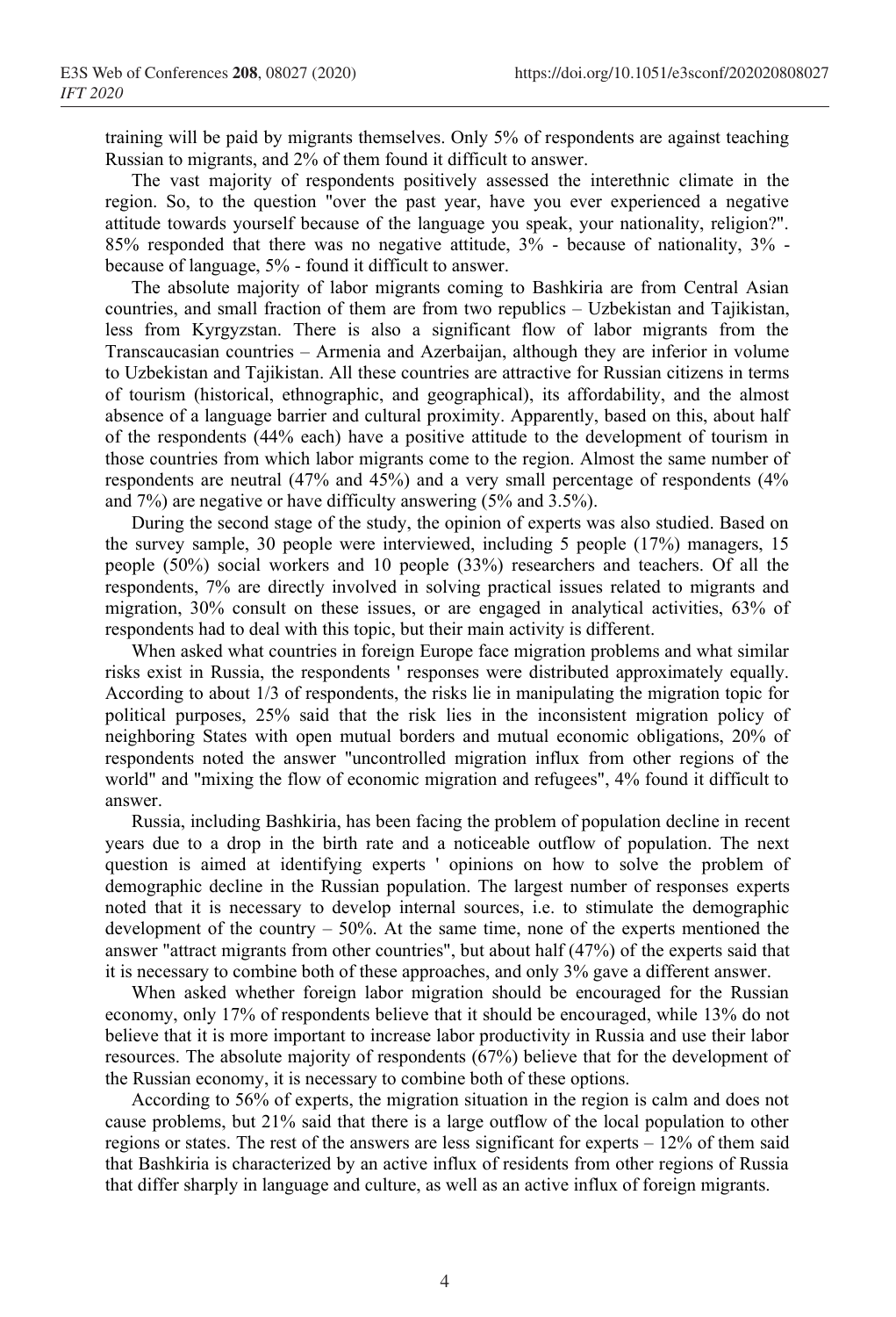63% of experts believe that a positive or neutral attitude towards migrants prevails in the region. At the same time, 27% of respondents believe that negative attitudes prevail in the Republic, 31% of them believe that migrants do not know the Russian language and local norms of behavior, 19% - migrants work illegally, 12% - worsen the criminal situation, and the same number believe that they increase the risk of terrorism. Other suggested answers for experts were not so significant - 7% gave a different answer, 3% found it difficult to answer.

50% of experts believe that the region needs measures to adapt and integrate migrants, while 37% of respondents believe that such measures are necessary, but only for individual migrants, many can adapt themselves. 13% have a negative attitude to the migrants themselves, in their opinion, such events are only necessary for individual migrants, and many need to be returned to their homeland.

As for the question about public risks for the region, namely the risks of unemployment associated with foreign labor migration from specific states, the answers are approximately the same. Here, experts have no special preferences or biased/negative attitude towards any country, including Central Asian and Transcaucasian countries, where the main flow of labor migrants comes from.

When asked about the participation of public structures in public councils on migration issues under the authorities, 43% of experts said that their participation is extremely rare, 10% said that there is no participation at all, 7% - occasional participation, 17% - found it difficult to answer. Only 17% of experts answered about the permanent participation of public structures in public councils on migration issues under the authorities.

Analysis of law enforcement practices in the field of migration, suggestions for adjustments: extremely rare participation  $-30\%$  of experts, no participation  $-23\%$  and difficult to answer – 27%. Only 10% of the experts said that they are constantly participating. Evaluation of the effectiveness of state programs that affect migration issues: extremely rare participation – 40%, no participation – 13%, occasional participation – 7%, difficult to answer – 33%. Only 7% of experts participate regularly.

37% of experts rarely participate in conferences and roundtables on migration issues, 10% do not participate at all, 13% are undecided, and only 30% constantly participate in such events.

Speaking in the media and on the Internet about the culture of relations between migrants and the local population: extremely rare participation  $-43%$ , no participation  $-$ 20%, difficult to answer – 13%. Permanent participation – 13%, then rarely, then often – 7%, no reason (no such thing)  $-0\%$ .

Promotion of interethnic and interreligious relations: extremely rare participation – 23%, no participation – 17%, difficult to answer – 17%. Permanent participation – 30%, then rarely, then often  $-7\%$ .

Promoting the study of languages and cultures of the peoples of Russia and neighboring countries in General education schools: extremely weak effect –  $27\%$ , some effect –  $10\%$ , no effect – 0%, difficult to answer – 3%, noticeable effect – 0%. High efficiency – 10%, no reason  $-50%$ .

Thus, the survey data showed that the local population has a favorable attitude towards labor migrants, and migrant-phobic attitudes are weak. More than half of the respondents have a positive attitude to the integration of migrants. At the same time, 1/3 of respondents hold a neutral position (not against, but not for), and only 6% said that they have a negative attitude to the integration of migrants into the local environment.

According to experts, it is not necessary to "attract migrants from other countries" to solve demographic problems. The majority of experts (56%) believe that the migration situation in the region is calm and does not cause problems. Experts also noted (63%) a positive or neutral attitude towards migrants. With regard to unemployment related to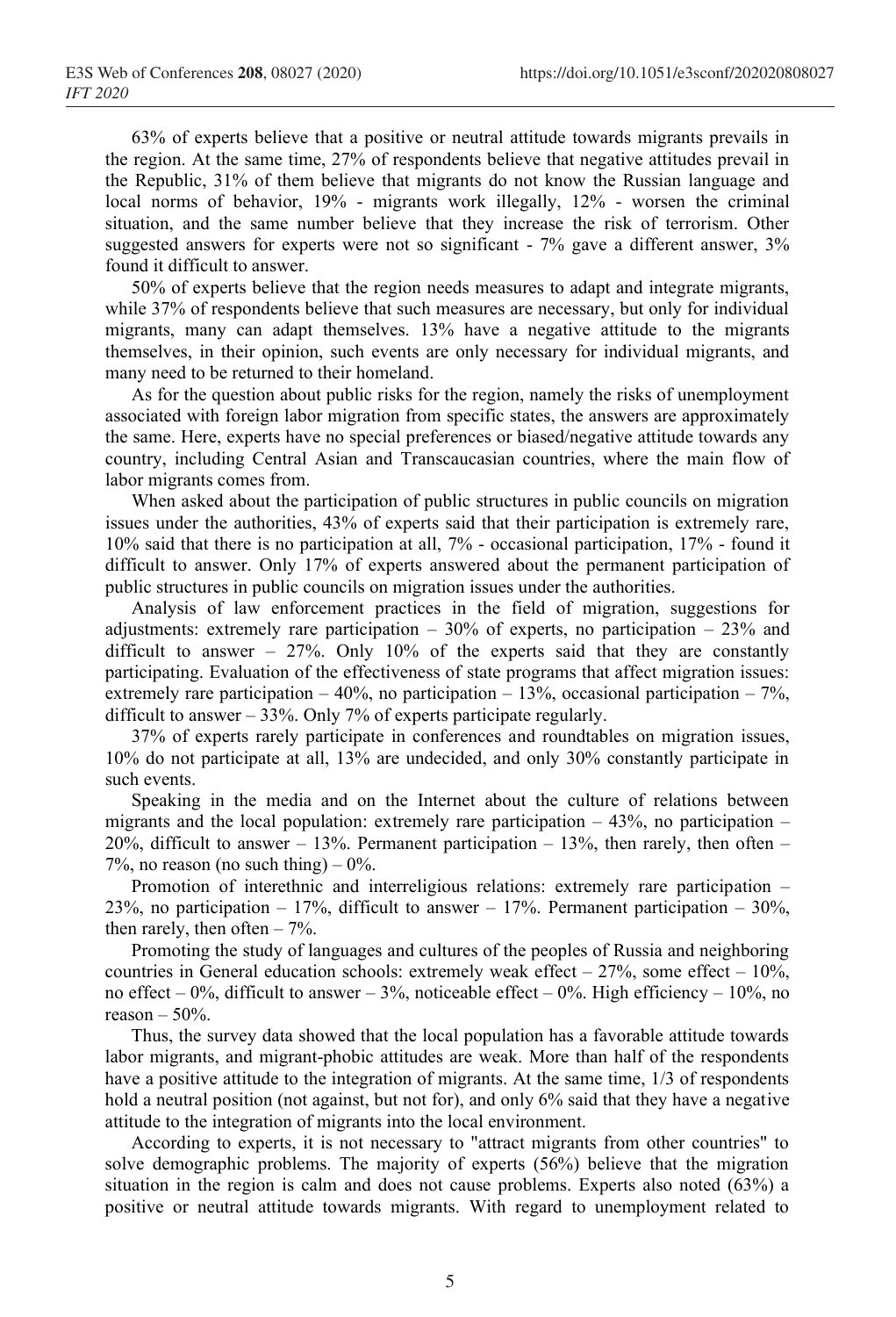foreign labor migration, experts have no special preferences or biased/negative attitude towards any country, including Central Asian and Transcaucasian countries, where the main flow of labor migrants comes from.

### **4 Conclusions and recommendations**

Negative processes in the demographic development of the Republic indicate crisis phenomena. In recent years, there has been a negative increase in the population due to migration outflow. The largest share of those leaving the Republic is young people (school leavers) who leave the Republic to enter higher education institutions in larger cities. Most of them do not return home after graduation. Also, a significant part of people of active working age due to difficult employment problems are forced to go to work in other regions, especially in the Tyumen region, KHMAO and YANAO, Moscow and the Moscow region [8].

According to the results of the survey, it can be concluded that a fairly significant proportion of the population is determined to leave the Republic for another region or even another country. The main motive for wanting to leave the region is the unfavorable situation on the local labor market. At the same time, the vast majority of respondents positively assess interethnic relations in the region. These data once again show that the Republican authorities need targeted measures of socio-economic orientation to change the migration situation in the region.

The survey data show that all population groups have a tolerant attitude towards migrants. According to 2/3 of experts in the region, a positive or neutral attitude towards migrants prevails. At the same time, according to half of the experts in the region, targeted measures are needed to adapt and integrate migrants. The absolute majority of respondents unanimously believe that migrant labor is needed, especially in those areas where the local population is reluctant to go.

The study showed that migrant-phobic attitudes are quite weak in the Republic. Few of the respondents would support anti-migrant actions in the form of pickets and other public speeches. There is also a positive attitude to the development of tourism with the countries where migrants come from, and the study of the Russian language.

The results of the survey showed a weak involvement of public organizations in the process of migration relations and state migration policy. The answers to the questions that identify respondents ' opinions on various aspects of migration and migration policy indicate that public organizations have little or no involvement in the process of interaction between migrants and the local population, their adaptation and integration.

#### **References**

- 1. L. Khusnutdinova, K. Vildanov, L. Andreeva, R. Ilyasova, I. Gabdrafikov, Mediterranean Journal of Social Science, **6(3)**, 223 (2015)
- 2. I. Karabulatova, B. Akhmetova, H. Shagbanova, E. Loskutova, F. Sayfulina, L. Zamalieva, I. Dyukov, M. Vykhrystyuk, Central Asia and the Caucasus, **19(1)**, 95 (2016)
- 3. J. Lee, N. Rutina, Naturalizations in the United States: 2008 (2009), http://www.dhs. gov/
- 4. S.V. Ryazantsev, I.S. Karabulatova, R.V. Mashin, E.E. Pismennaya, S.Yu. Sivoplyasova, Mediterranean Journal of Social Science, **6(3S1)**, 621 (2015)
- 5. Employment Agency for immigrants, http://www.an-tat.ru/